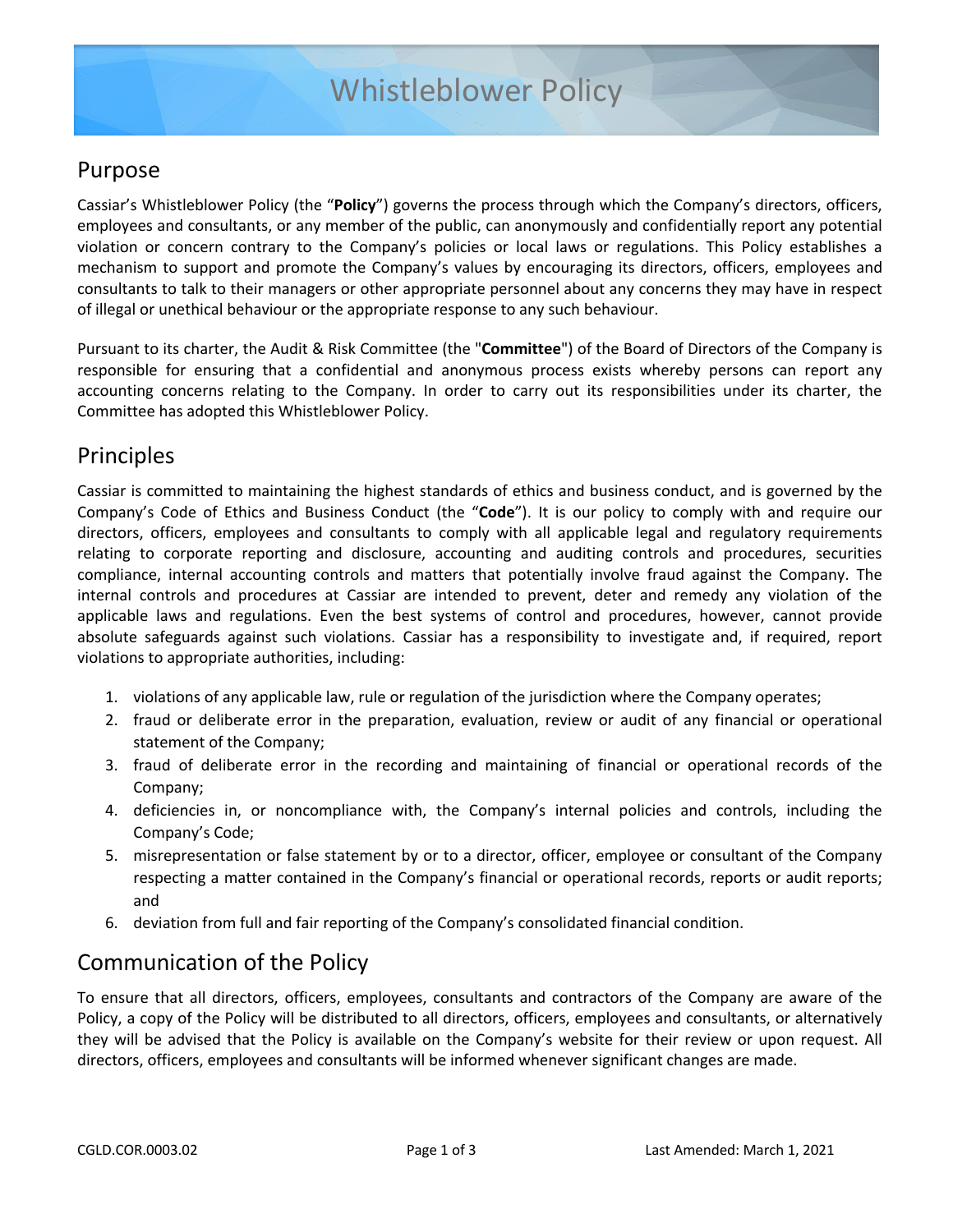# Whistleblower Policy

## Reporting Alleged Violations or Concerns

Any Cassiar director, officer, employee or consultant, or member of the public, who becomes aware of any serious concerns relating to financial reporting, unethical or illegal conduct may report the violation to the following contacts:

| To:      | The Audit & Risk Committee                                                |
|----------|---------------------------------------------------------------------------|
| Re:      | Whistleblower - CONFIDENTIAL                                              |
| $C/O$ :  | Mr. Stephen Letwin, Mr. Christopher Stewart, Mr. Wenhong Jin              |
| Address: | 15th Floor, Bankers Court, 850 - 2nd Street SW Calgary, AB T2P 0R8 Canada |

If you are not satisfied or comfortable reporting the violation or concern to the Committee, the report may be made directly to the Company's Chief Financial Officer ("CFO"):

| The Chief Financial Officer                                               |
|---------------------------------------------------------------------------|
| Whistleblower - CONFIDENTIAL                                              |
| Mr. Don Nguyen                                                            |
| 15th Floor, Bankers Court, 850 - 2nd Street SW Calgary, AB T2P 0R8 Canada |
| don@cassiargold.com                                                       |
|                                                                           |

## Confidentiality

All submissions to the Committee or CFO shall be treated on a confidential and anonymous basis.

### No Adverse Consequences

A submission regarding a violation or concern may be made by a director, officer, employee or consultant of the Company without fear of dismissal, disciplinary action or retaliation of any kind. The Company will not discharge, discipline, demote, suspend, threaten or in any manner discriminate against any person who submits in good faith a violation or concern or provides assistance to the Committee, management or any other person or group, including any governmental, regulatory or law enforcement body, investigating a violation or concern.

### Treatment of Submissions

Once your concern has been communicated to the CFO or the Committee member (the "**Designated Official**") of the Company, the following procedures must be followed:

- 1. The Designated Official will confirm receipt of your complaint or concern, unless made anonymously.
- 2. The Designated Official will register your complaint in a log and open a file. Both will be kept confidential and secure.
- 3. If the Designated Official determines that your complaint or concern is covered by this Policy, he or she will conduct an investigation and determine whether further action is required.
- 4. The Designated Official must comply with all laws and regulations in conducting the investigation.